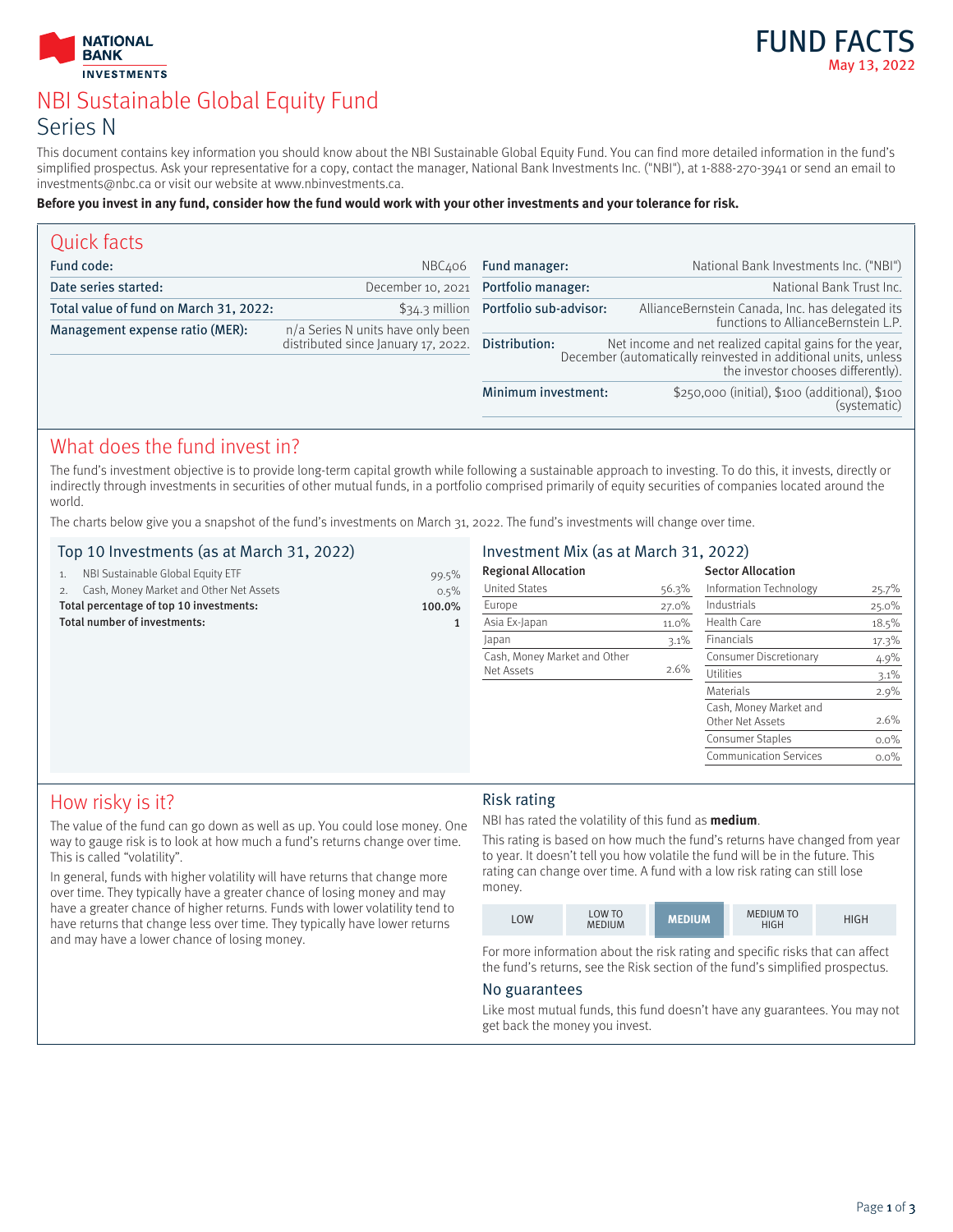



## How has the fund performed?

This section tells you how Series N units of the fund have performed since inception. Returns are after expenses have been deducted. These expenses reduce the fund's returns.

Please note that the returns presented in this section are calculated since January 17, 2022, the date Series N units began to be offered.

#### Year-by-year returns

The year-by-year returns are not available for the Series N as this series has not been in circulation or issued for a full calendar year.

### Best and worst 3-month returns

The best and worst returns over a 3-month period for the Series N are not available as this series has not been in circulation or issued for a full calendar year of performance

#### Average return

The average return is not available for this series as Series N have only been distributed since January 17, 2022.

| Who is this fund for?<br>Investors who:<br>• are looking to invest for the long term (at least five years);<br>• are seeking to diversify their investments with exposure to global<br>markets:<br>• wish to invest in a socially responsible way. | A word about tax<br>In general, you'll have to pay income tax on any money you make on a<br>fund. How much you pay depends on the tax laws where you live and<br>whether or not you hold the fund in a registered plan, such as a Registered<br>Retirement Savings Plan (RRSP) or a Tax-Free Savings Account (TFSA).<br>Keep in mind that if you hold your fund in a non-registered account, fund<br>distributions are included in your taxable income, whether you get them in<br>cash or have them reinvested. |
|----------------------------------------------------------------------------------------------------------------------------------------------------------------------------------------------------------------------------------------------------|------------------------------------------------------------------------------------------------------------------------------------------------------------------------------------------------------------------------------------------------------------------------------------------------------------------------------------------------------------------------------------------------------------------------------------------------------------------------------------------------------------------|
|                                                                                                                                                                                                                                                    |                                                                                                                                                                                                                                                                                                                                                                                                                                                                                                                  |

## How much does it cost?

The following tables show the fees and expenses you could pay to buy, own and sell Series N units of the fund. The fees and expenses – including any commissions – can vary among series of the fund and among funds. Higher commissions can influence representatives to recommend one investment over another. Ask about other funds and investments that may be suitable for you at a lower cost.

### 1. Sales Charges

There are no charges when you purchase your units through NBI.

### 2. Fund expenses

You don't pay these expenses directly. They affect you because they reduce the fund's returns. The fund's expenses are made up of the management fee, operating expenses (including the fixed administration fee) and trading costs. The series' annual management fee is 0.30% and fixed administration fee is 0.20% of the series' value. Because the Series N units have only been distributed since January 17, 2022, its operating expenses and trading costs are not yet available.

#### More about the trailing commission

The trailing commission is an ongoing commission. It is paid for as long as you own the fund. It is for the services and/or advice that your representative and their firm provide to you.

NBI pays the trailing commission to your representative's firm. It is paid from the fund's service fees and is based on the value of your investment. The rate for this series of the fund is up to 0.51% of the value of your investment each year. This equals \$5.10 each year for every \$1,000 invested.

#### 3. Other fees

You may have to pay other fees when you buy, hold, sell, switch or convert units of the fund.

| Fee:                                                                                                                                                                                                                                                                 | What you pay                                                                                                                   |       |  |
|----------------------------------------------------------------------------------------------------------------------------------------------------------------------------------------------------------------------------------------------------------------------|--------------------------------------------------------------------------------------------------------------------------------|-------|--|
| Short-term trading fee                                                                                                                                                                                                                                               | 2% of the value of the units you redeem or switch within 90 days of purchase may be charged by NBI. This fee goes to the fund. |       |  |
| Series N units are only offered to investors who use the NBI Private Wealth Management Service. You pay the service fees directly to NBI<br>according to a declining scale based on the total market value of your investments. The applicable rates are as follows: |                                                                                                                                |       |  |
| Service fees                                                                                                                                                                                                                                                         | First \$250,000                                                                                                                | 1.50% |  |
|                                                                                                                                                                                                                                                                      | Next \$250,000                                                                                                                 | 0.85% |  |
|                                                                                                                                                                                                                                                                      | In excess of \$500,000                                                                                                         | 0.75% |  |
| <b>Other fees</b>                                                                                                                                                                                                                                                    | Registered Account termination fee, only if the registered investment account is with NBI.                                     | \$100 |  |